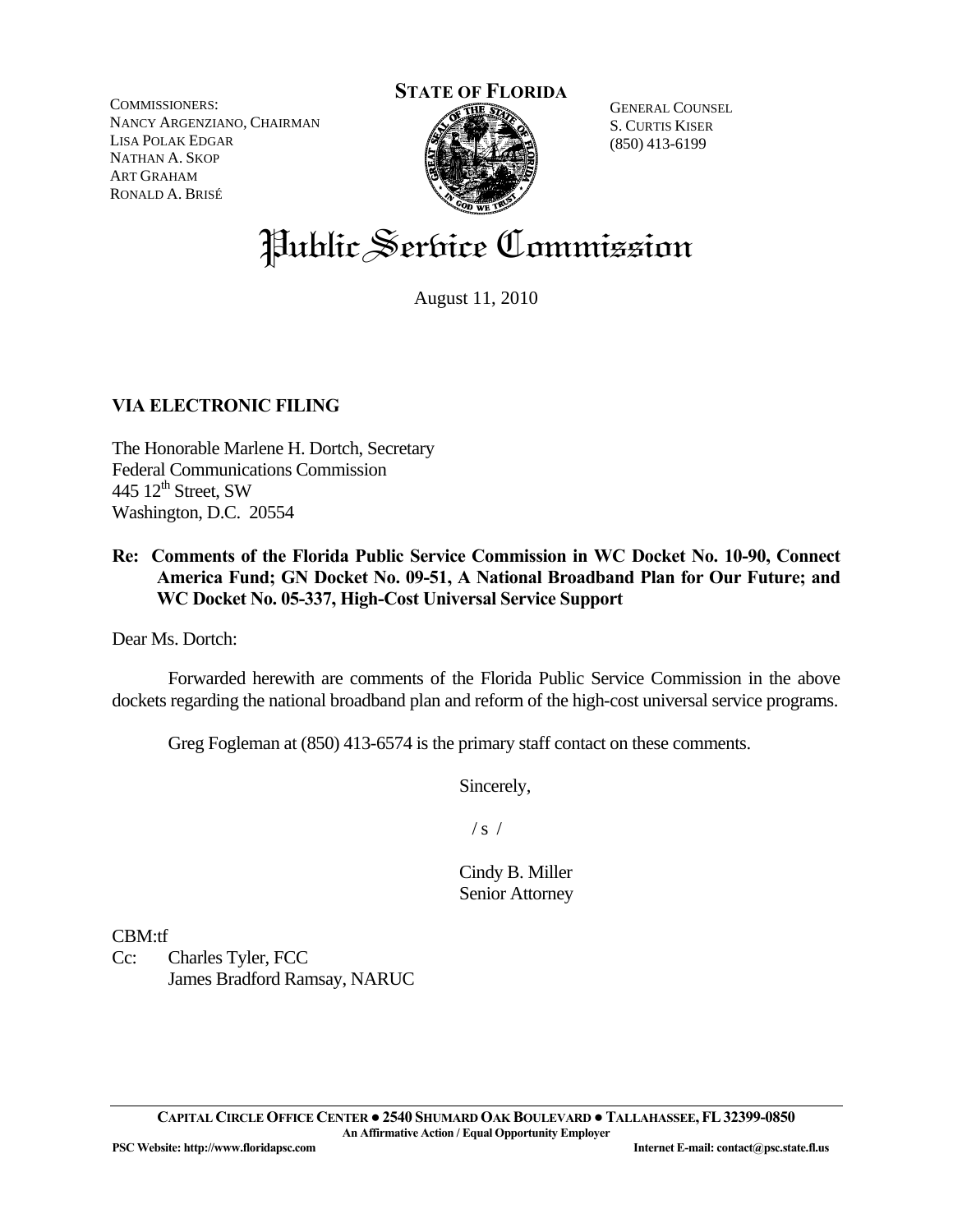### **Before the Federal Communications Commission Washington, D.C. 20554**

| In the Matter of                           |                      |
|--------------------------------------------|----------------------|
| <b>Connect America Fund</b>                | WC Docket No. 10-90  |
| A National Broadband Plan for Our Future   | GN Docket No. 09-51  |
| <b>High-Cost Universal Service Support</b> | WC Docket No. 05-337 |
|                                            |                      |

# **REPLY COMMENTS OF THE FLORIDA PUBLIC SERVICE COMMISSION**

COMMISSIONER NANCY ARGENZIANO COMMISSIONER LISA POLAK EDGAR COMMISSIONER NATHAN A. SKOP COMMISSIONER ART GRAHAM COMMISSIONER RONALD A.BRISÉ

August 11, 2010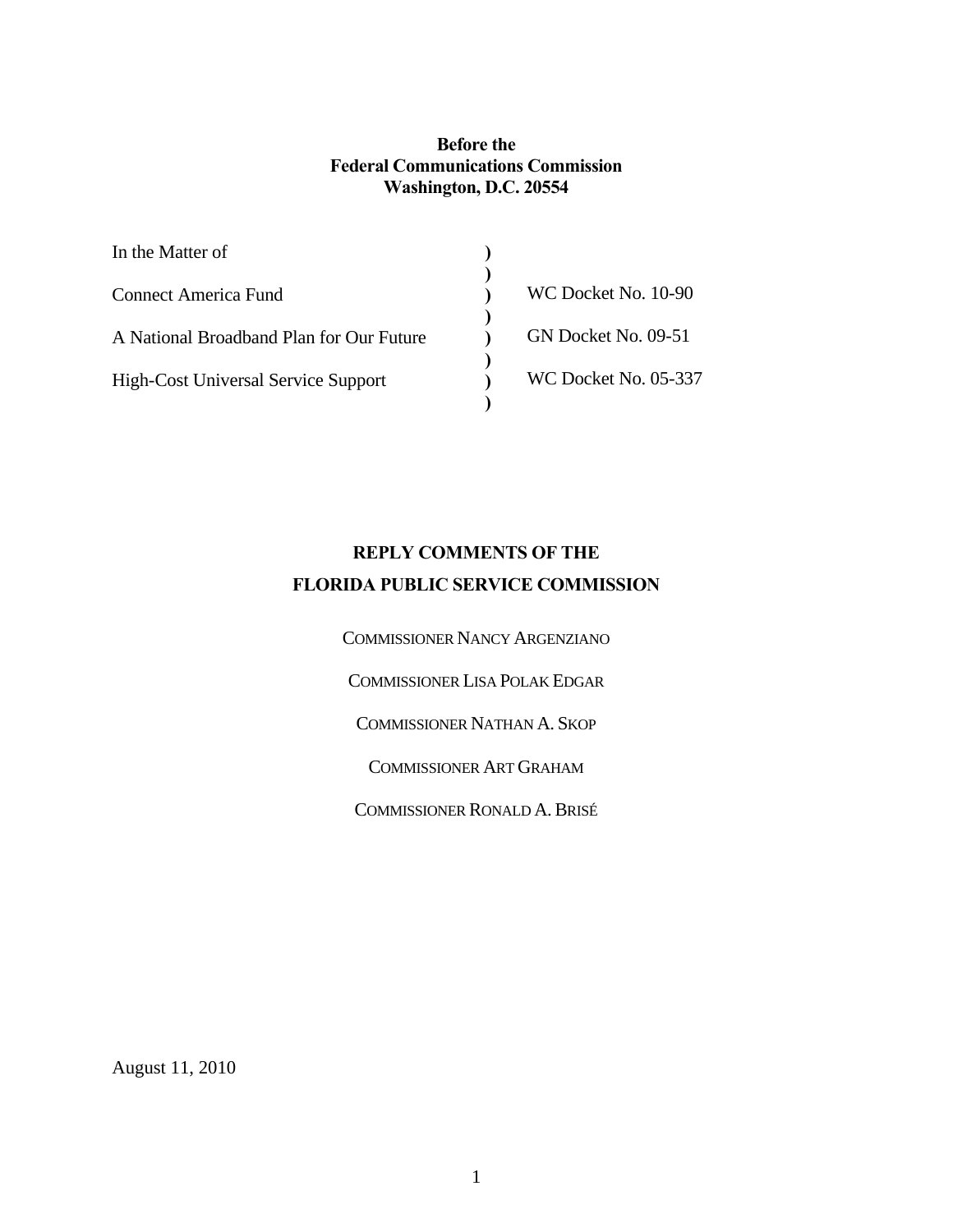#### **INTRODUCTION**

The Florida Public Service Commission (FPSC) submits these reply comments in response to the Notice of Inquiry (NOI) and Notice of Proposed Rulemaking (NPRM) released by the Federal Communications Commission (FCC) on April 21, 2010.<sup>1</sup> In general, the FPSC is supportive of many of the reforms proposed within this notice, so long as the size of the high-cost programs is held in check. The FPSC strongly supports capping the program as proposed in the associated NPRM. We believe that left unchecked, continued unrestricted growth in the fund will threaten the affordability of service to all consumers.

#### **MODELS**

 $\overline{a}$ 

 The FCC asks for comments on whether it should develop a nationwide broadband model to estimate necessary high-cost support levels for broadband and voice services in areas that are currently served by broadband with the aid of legacy high-cost support, as well as areas that are unserved. The FCC states that a federal model could provide a more uniform and equitable basis for determining support than individual carrier cost studies or models submitted by interested parties. The FCC further notes that a uniform federal model could provide a mechanism for determining support levels based on the geographic characteristics of the areas served. Currently, there are two models on which the FCC seeks comment. The first model, the Hybrid Cost Proxy Model (HCPM), is currently used to calculate high-cost support in non-rural study areas. The second model was developed by CostQuest Associates for the FCC staff in association with the development the National Broadband Plan. This

 $1$  FCC, Public Notice, DA 09-2419, GN Docket Nos. 09-47, 09-51, 09-137, released: November 13, 2009.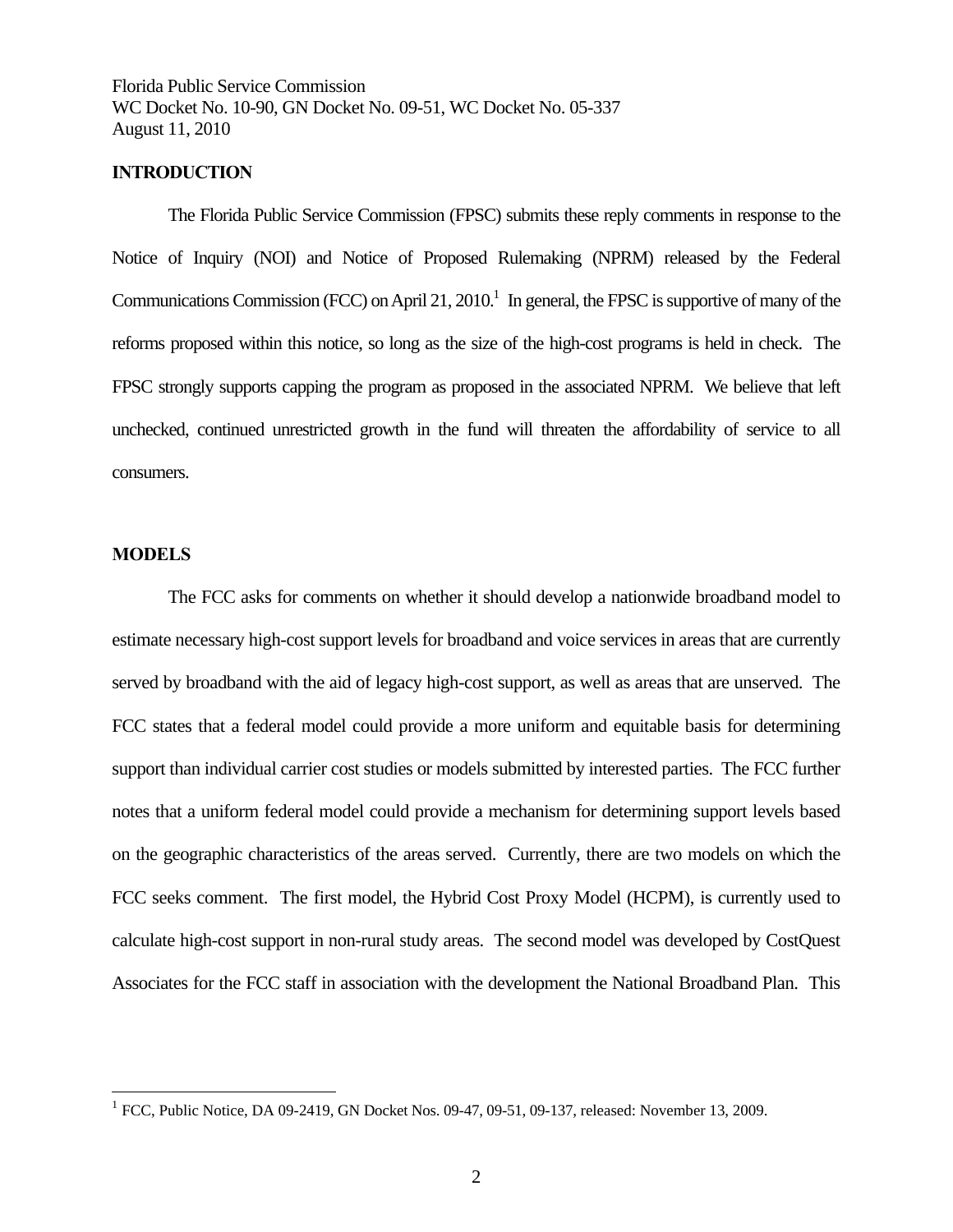National Broadband Plan model was used to estimate the size of the broadband availability gap for the FCC's report to Congress.

 As noted in the FCC's notice, the National Broadband Plan (NBP) model has several advantages over the FCC's existing HCPM that reflect improvements in cost modeling. Specifically, the NBP model:

- relies on road and other rights-of-way data to route outside plant;<sup>2</sup>
- estimates the costs of multiple broadband technologies; and
- includes the costs of "middle mile" facilities. $3$

The FPSC has not fully explored all nuances of the NBP model. For the reasons noted here, however, the FPSC believes that the NBP model is a better starting point for developing a broadband cost model than the FCC's outdated HCPM model.

 The FCC seeks comment on whether a model would be an important tool, even if it uses a market-based mechanism to identify entities to be supported and support levels under the Connect America Fund. For example, if the FCC uses a reverse auction to determine Connect America Fund support levels, it would be important to establish a "reserve price."<sup>4</sup> The FPSC agrees with the FCC that setting reserve prices could play a critical role in the effectiveness of the program in sending appropriate market signals to auction participants. The FPSC agrees that further refinement of a model would still be useful should the FCC adopt a market-based mechanism such as a reverse auction.

 $\overline{a}$ 

 $2$  Which is a more realistic method than HCPM's use of rectilinear distances.

<sup>&</sup>lt;sup>3</sup> Whereas the only transport costs that HCPM estimates are the incumbent LECs' interoffice transport costs.<br> $4 \text{ A}$  recente price is a maximum subsidy layel that perticipants would be allowed to place as a hid since th

<sup>&</sup>lt;sup>4</sup> A reserve price is a maximum subsidy level that participants would be allowed to place as a bid, since there may be few bidders in certain geographic areas.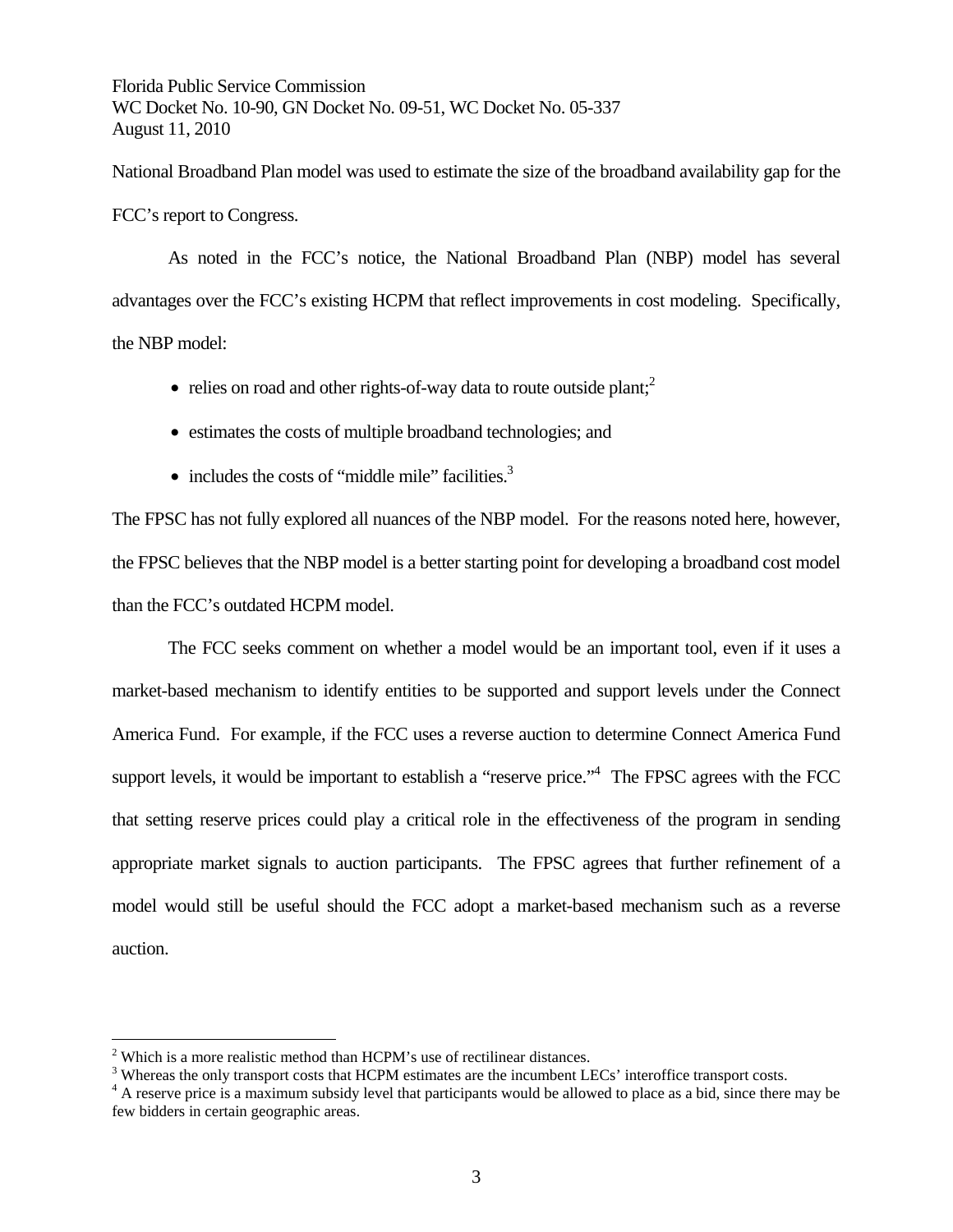#### **COST VS. COST AND REVENUES**

1

 The FCC seeks comment on whether it should consider revenues, as well as costs, in determining Connect America Fund support. The current forward-looking cost model used by the FCC to determine support levels for voice telephony for non-rural carriers estimates only the costs to provide service, and does not consider revenues. By comparison, the National Broadband Plan model, in addition to estimating the incremental costs of deploying broadband in unserved areas, estimates the expected incremental revenues from the new customers and services resulting from the new broadband facilities.

 The National Broadband Plan recommends that support should be based on forward-looking costs less revenues. It indicates that revenues should include all revenues earned from broadbandcapable network infrastructure, including voice, data and video revenues. It would also take into account the impact of other regulatory reforms that may impact revenue flows, such as intercarrier compensation, and funding from other sources, such as Recovery Act grants.

The FPSC agrees with this approach and filed comments to that effect previously.<sup>5</sup> As broadband networks are deployed due to the availability of new funding, there will likely also be additional revenues from new services other than broadband, such as video. If a new broadband support mechanism were to consider all associated revenues from services that can now be provided due to upgraded facilities, we expect the amount of support needed to meet the obligations of universal service would be less than if all revenues were not acknowledged.

<sup>&</sup>lt;sup>5</sup> Ex Parte Comments of the FPSC in response to NBP Public Notice #19, CC Docket No 96-45; WC Docket No. 05-337; WC Docket No 03-109; GN Docket Nos. 09-47, 09-51, and 09-137, filed December 15, 2009, p 3.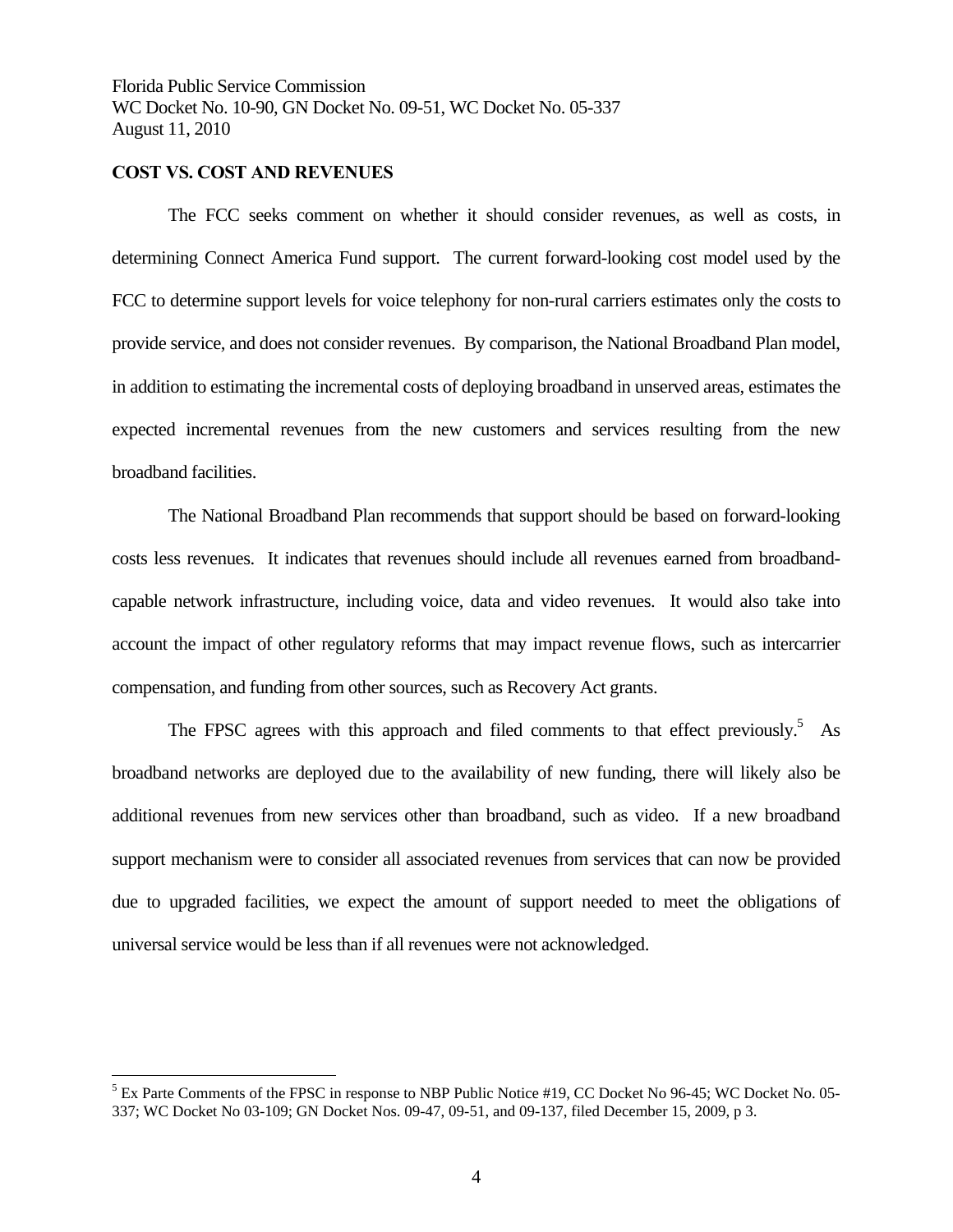#### **CAPPING HIGH-COST**

 The FCC recognizes that the first step toward redirecting universal service funds to support both broadband and voice service is to ensure that the size of the fund remains reasonable. To that end, the National Broadband Plan recommends that the FCC take steps to manage the high-cost fund so that its total size remains close to its current level to minimize the burden of increased universal service contributions on consumers. In 2008, the FCC began efforts to control the overall size of the high-cost fund by adopting a cap on the amount of high-cost support competitive eligible telecommunications carriers (CETCs) could receive. This cap was intended to remain in place pending comprehensive USF reform.

 In this NPRM, the FCC seeks comment on capping legacy high-cost support provided to incumbent telephone companies at 2010 levels. As proposed, this would create an overall ceiling for the legacy high-cost programs. The proposed cap would remain in place while the FCC determines how to redistribute funds to the Connect America Fund in an efficient, targeted manner.

The FPSC believes that the adoption of an overall cap is in the public interest and consistent with the recommendation of the Federal-State Universal Service Joint Board (Joint Board). The recommendation of the Joint Board urged the FCC to expand the definition of supported services to include broadband, within the confines of the existing amount of high-cost support. The FPSC continues to support this position. As the Joint Board stated:

Despite our strong interest in providing adequate funding for broadband deployment, we also want to avoid significantly increasing the burden on those consumers. Therefore, we also recommend methods of transitioning from existing support mechanisms to the new funding structure, at approximately the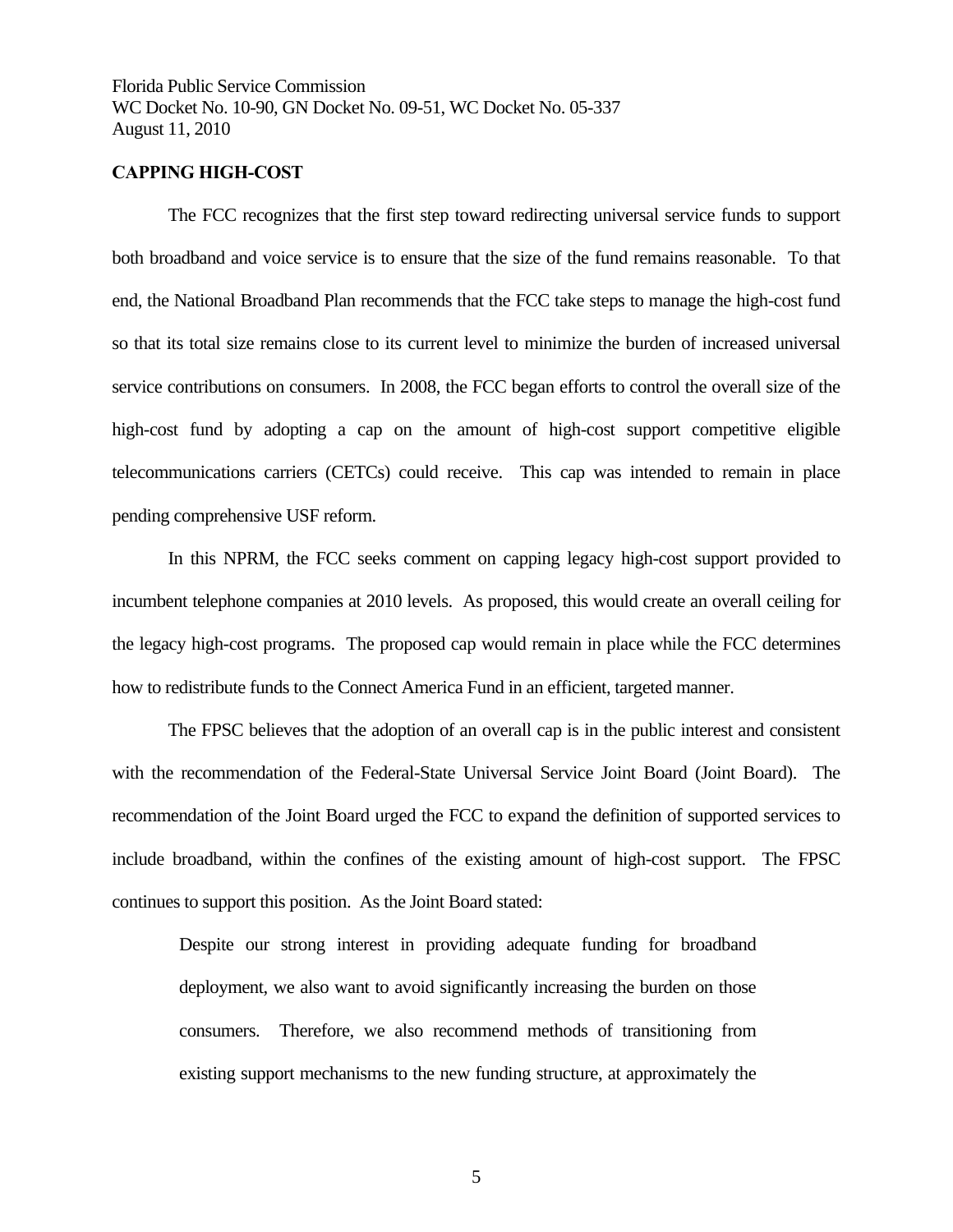> current fund size. In addition, we recommend caps on the total amount of money distributed by the high-cost support mechanism and recommend measures that should lead to more efficient uses of existing funding.<sup>6</sup>

Florida's pro-rata contribution to the high-cost fund increased nearly \$4 million in the year following the Joint Board's recommendation (the most recent available data).

 Currently, the Universal Service Administrative Company (USAC) estimates the contribution factor for the third quarter of 2010 will have to be set at 13.6 percent in order to collect sufficient funding for all of the universal service programs.<sup>7</sup> Expansion of the programs to include support for broadband without additional reform of the high-cost program will further increase the contribution factor. The continued escalation of the size of the fund threatens the "affordability" criterion that the program was intended to safeguard. As the Tenth Circuit recognized, "excessive subsidization may affect the affordability of telecommunications services, thus violating the principle in  $§254(b)(1).$ <sup>8</sup>

 The FCC seeks comments on how to structure such a cap. Alternatives proposed include a simple overall cap such that the total amounts of the different high-cost programs do not exceed the current distributions amount, capping each high-cost support program at its current level, or establishing a per-line freeze for each carrier. The FPSC supports capping the overall size of the highcost funds, which would afford the FCC and USAC needed flexibility to administer the high-cost fund while transitioning to the Connect America Fund.

1

<sup>&</sup>lt;sup>6</sup> FCC, Recommended Decision of the Universal Service Joint Board, FCC 07J-4, WC Docket No. 05-337, CC Docket No. 96-45, Released: November 20, 2007.

 $7$  The assessment factor is applied to carriers interstate and international revenues. VoIP and wireless carriers generally are assessed based upon a safe harbor contribution factor.

<sup>8</sup> *Qwest Communications International v. FCC*, 398 F.3d 1222, 1234 (2005).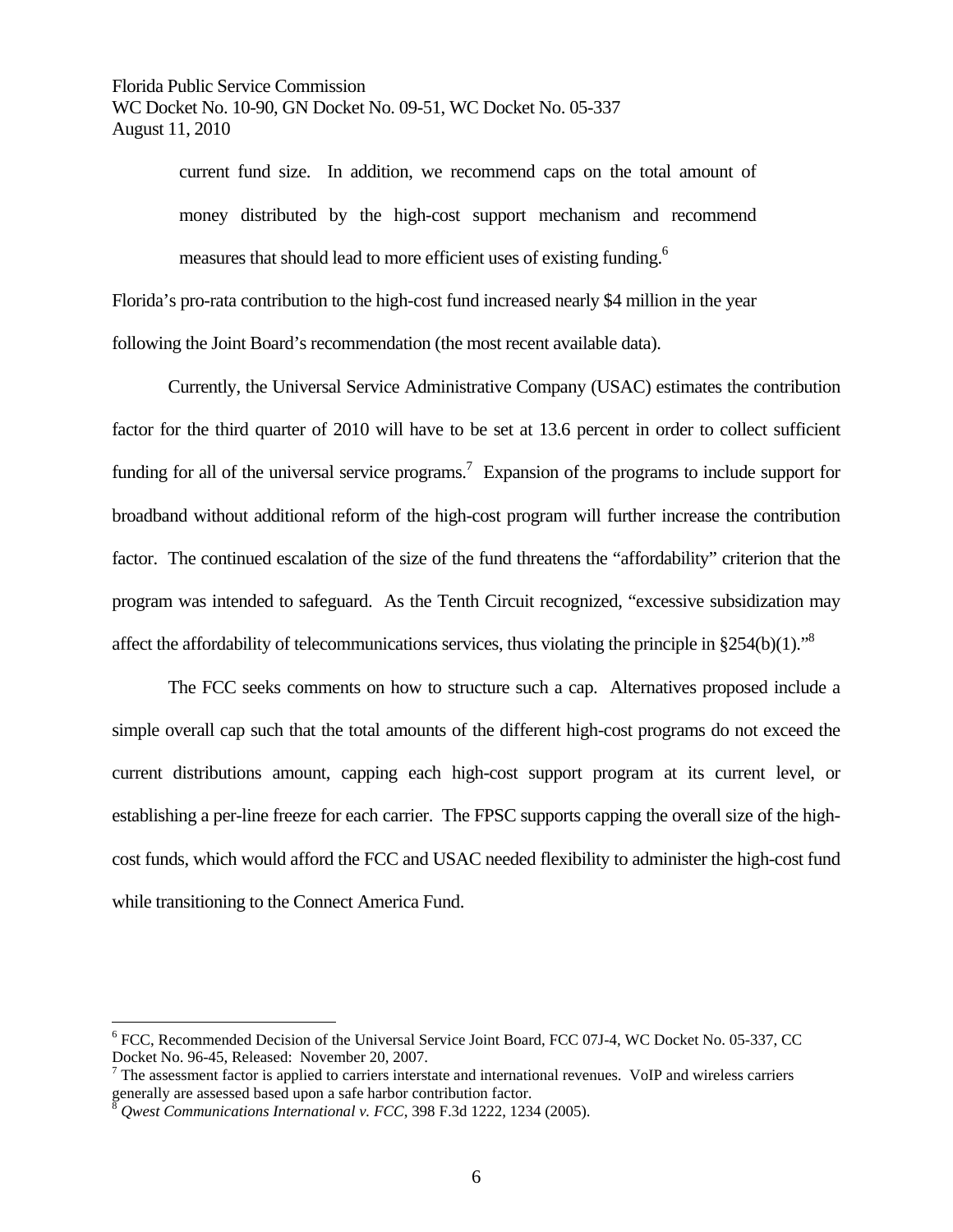## **REDUCTION IN LEGACY HIGH-COST SUPPORT**

 The National Broadband Plan recommends several reforms to the patchwork of high-cost programs and redirecting savings towards the new Connect America Fund. Specifically, the FCC proposes to reduce and eventually eliminate the two high-cost access replacement mechanisms: Interstate Common Line Support (ICLS) for rate-of-return carriers, and Interstate Access Support (IAS) for price-cap carriers. Both of these high-cost support programs were designed to ameliorate the impact of FCC reductions in interstate access rates. Carriers in today's competitive marketplace must adapt their business models based primarily on revenues from their consumers. The FPSC agrees with the comments of Verizon that the planned phase-down of access support programs should be addressed together given that both ICLS and IAS serve the same function for different classes of carriers.<sup>9</sup>

 The National Broadband Plan also recommends the phase out of high-cost support for CETCs over a five-year period and the reallocation of the savings from the phase-out to the Connect America Fund. The FCC seeks comment on this proposal and how the transition should occur. The FPSC supports the recommended phase-out of high-cost support for CETCs over five years. Moreover, the FPSC believes that all support from IAS and ICLS that CETCs receive should be phased out in the first year. Both IAS and ICLS were created in order to offset a portion of a mandated interstate access charge reduction considered to be an implicit universal service fund subsidy. However, CETC interstate access rates are not regulated and CETCs were never subject to mandatory access reductions. Thus, CETCs have no need to receive access replacement-related universal service monies. Furthermore, the FCC concluded that wireless carriers (which make up the majority of

 $\overline{a}$ 

<sup>&</sup>lt;sup>9</sup> Comments of Verizon & Verizon Wireless in WC Docket No. 10-90, GN Docket No. 09-51, and WC Docket No. 05-337, filed July 12, 2010, p. 3.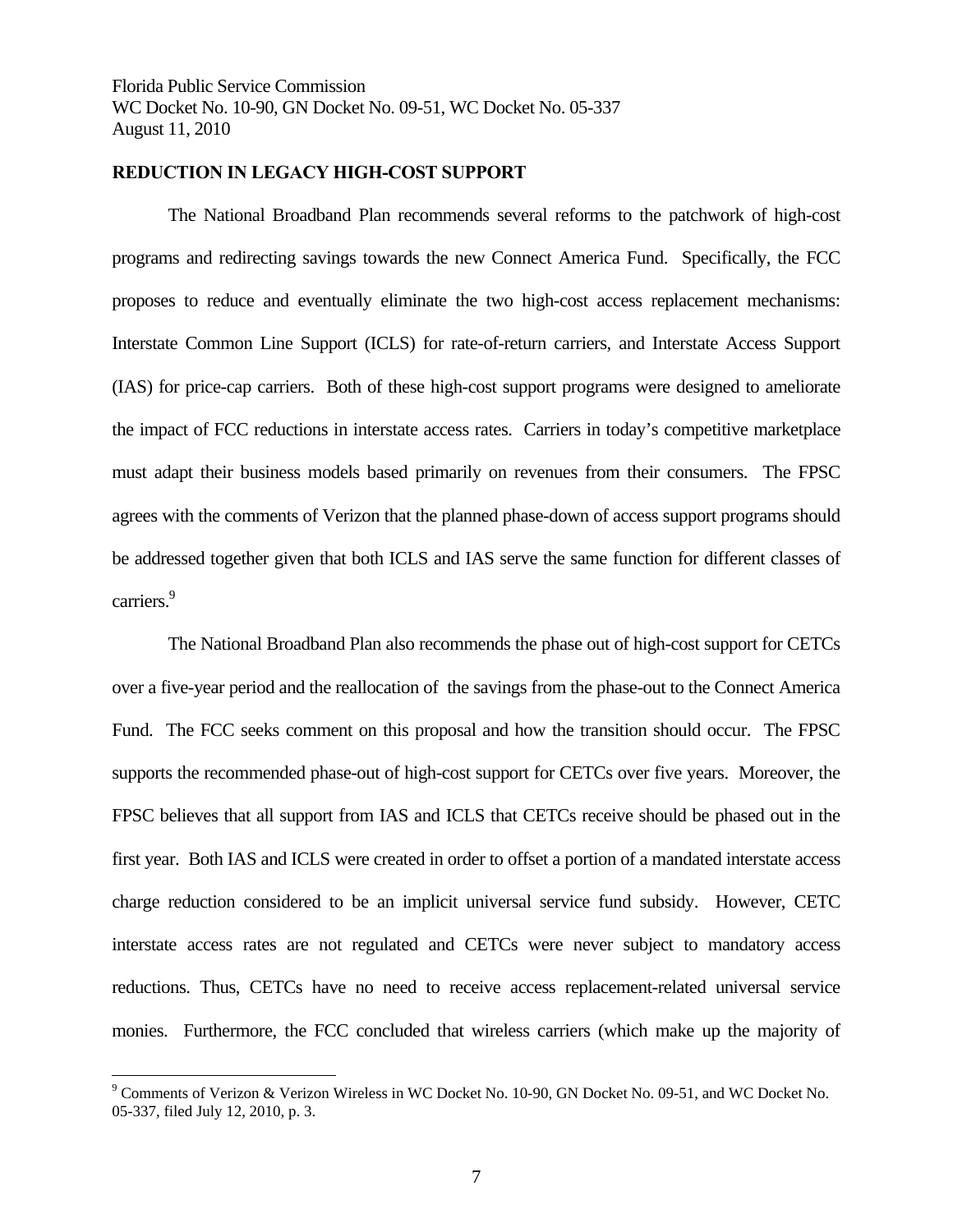CETCs) have no right to impose access charges.<sup>10</sup> For these reasons, the FPSC believes reallocating IAS and ICLS from CETCs to the Connect America Fund in an expedited manner is warranted. The remaining amount of non-access replacement CETC support could be reallocated to the Connect America Fund on a pro rata basis in the second through fifth year on a state-by-state basis.

#### **EXPEDITED PROCESS FOR BROADBAND SUPPORT**

1

 The National Broadband Plan recommends that the FCC establish a fast-track program within the Connect America Fund for providers to receive targeted funding for new broadband construction in unserved areas. This funding could be provided to areas identified as "unserved" once the Broadband Data Improvement Act mapping is completed in February 2011. The FCC seeks comment on how to create an accelerated process to distribute funding to support new deployment of broadband-capable networks in unserved areas while it is considering final rules to fully implement the new Connect America Funding mechanism. In particular, the FCC seeks comment on whether there is an efficient method for delivering a set amount of support, which does not require the use of a model. Specifically, the FCC requests comment on whether some form of competitive procurement auction could be an efficient mechanism to determine subsidies for the extension of new broadbandcapable infrastructure in unserved areas.

 The FPSC would urge caution in implementing this aspect of the National Broadband Plan. The use of an accurate model is highly desirable in establishing a reserve price to select an efficient provider and minimize wasteful distribution of support. This position is consistent with the comments

<sup>&</sup>lt;sup>10</sup> Declaratory Ruling, Petition of Sprint PCS and AT&T Corp. for Declaratory Ruling CMRS Access Charges, WT Docket No. 01-316, released July 3, 2002, at ¶¶ 1, 8-9.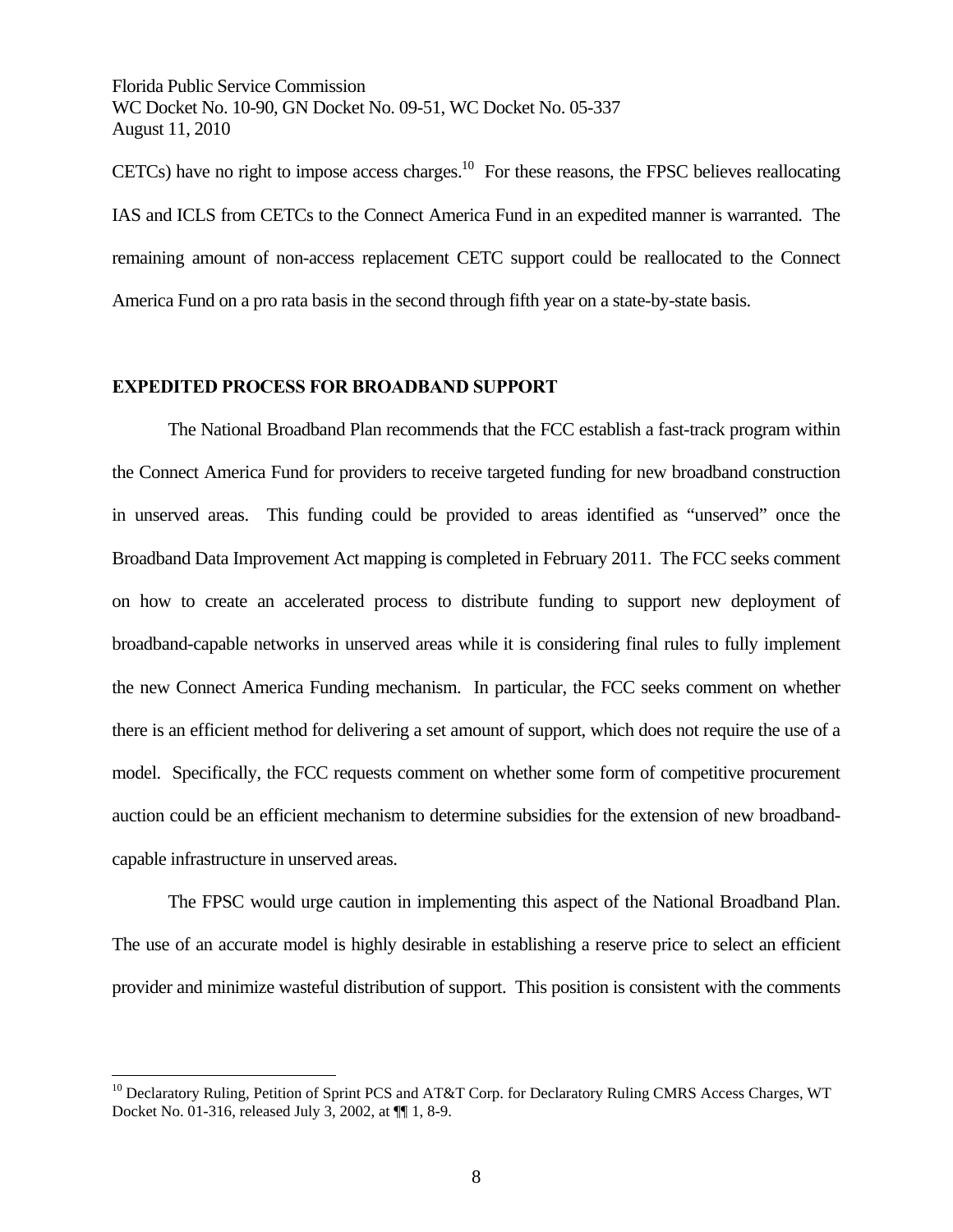filed on behalf of the National Association of State Utility Consumer Advocates.<sup>11</sup> Regarding the ability of a competitive procurement process to address these concerns, we believe that it is highly dependent on the number of carriers that participate in the auction.

#### **CONCLUSION**

 $\overline{a}$ 

 The FPSC believes that any expansion of the universal service programs must balance both the public benefit of increased broadband availability with the additional costs that will ultimately be borne by consumers. As we have stated repeatedly over the years, we oppose further growth in the size of the fund. To that end, the FPSC is strongly supportive of establishing a permanent cap on the overall size of the high-cost fund for all carriers. Redirecting support from the legacy high-cost support mechanisms to a new Connect America Fund is consistent with the position the FPSC has taken.

 Improvements in infrastructure necessary to provide broadband ubiquitously will, in many instances, allow for the provision of new services in addition to those for which the universal service funding was expressly intended. It is reasonable for the FCC to consider these revenues when determining the necessary amount of support a carrier may need to provide broadband and voice services in high-cost areas.

 The FPSC believes that there is benefit in refining a model, either to calculate high-cost support or in establishing a reserve price. Of the two models presented, the National Broadband Plan model appears to have addressed several of the shortcomings of the FCC's current model. This

 $11$  Comments of the National Association of State Utility Consumer Advocates, The Maine Office of Public Advocate, Office of the Ohio Consumers' Counsel, Pennsylvania Office of Consumer Advocate, and the Utility Reform Network in WC Docket No. 10-90, GN Docket No. 09-51, and WC Docket No. 05-337, filed July 12, 2010, p. 24.